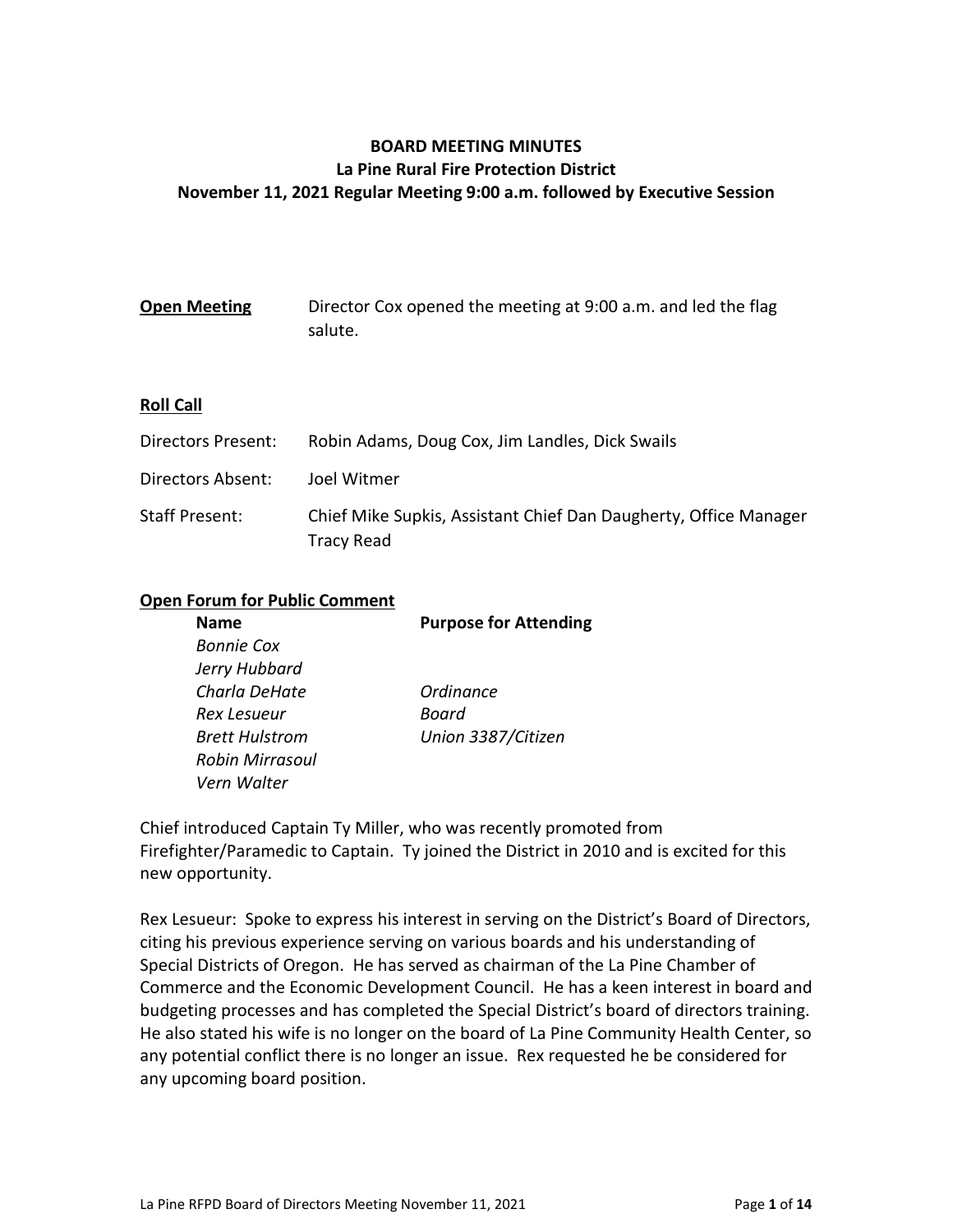No other public comment made.

# **Approval of Minutes**

Director Cox called for review of the October minutes.

Director Swails commented on crew member costs cited in the minutes, and stated the amount differs from amounts as stated and in recently to the Deschutes County Board of Commissioners (BOCC) by Jerry Hubbard. He feels there needs to be consistency in reporting costs. Chief replied this is because the two amounts referenced one is for actual salary only (110,00 - \$120,00), while the other amount, \$2.6 million for 18 additional, was the total personnel cost – salary, benefits, uniforms, PPE, and their operational supplies. Total cost per firefighter/paramedic is \$140,000 – \$150,000.

No other comments made.

**Action: Director Adams moved to approve the minutes of the October 14, 2021 Board of Directors Regular Meeting. Second by Director Swails. All in favor. Motion passed on a 4-0 vote.**

# **Financials**

**Monthly Revenue and Expenditure Statement.** Staff answered Board questions regarding current revenues and expenditures.

- 1220 Property Tax Revenue Director Adams asked when revenue is expected. Staff responded some tax money has been received and the majority is expected to come in over the next few weeks.
- 8412 Instructor Director Adams inquired about this expense. Chief stated it is for the annual water rescue training this past summer.
- 9925 Capital Reserve Tax Levy Director Adams asked if this is an accurate projection. Chief responded that based on the just received Deschutes County tax collection projections the District is on track to meet its forecast and maybe even exceed this amount by about \$10,000. Taxes in the general fund are expected to be about \$50,000 over the budgeted forecast for the fiscal year.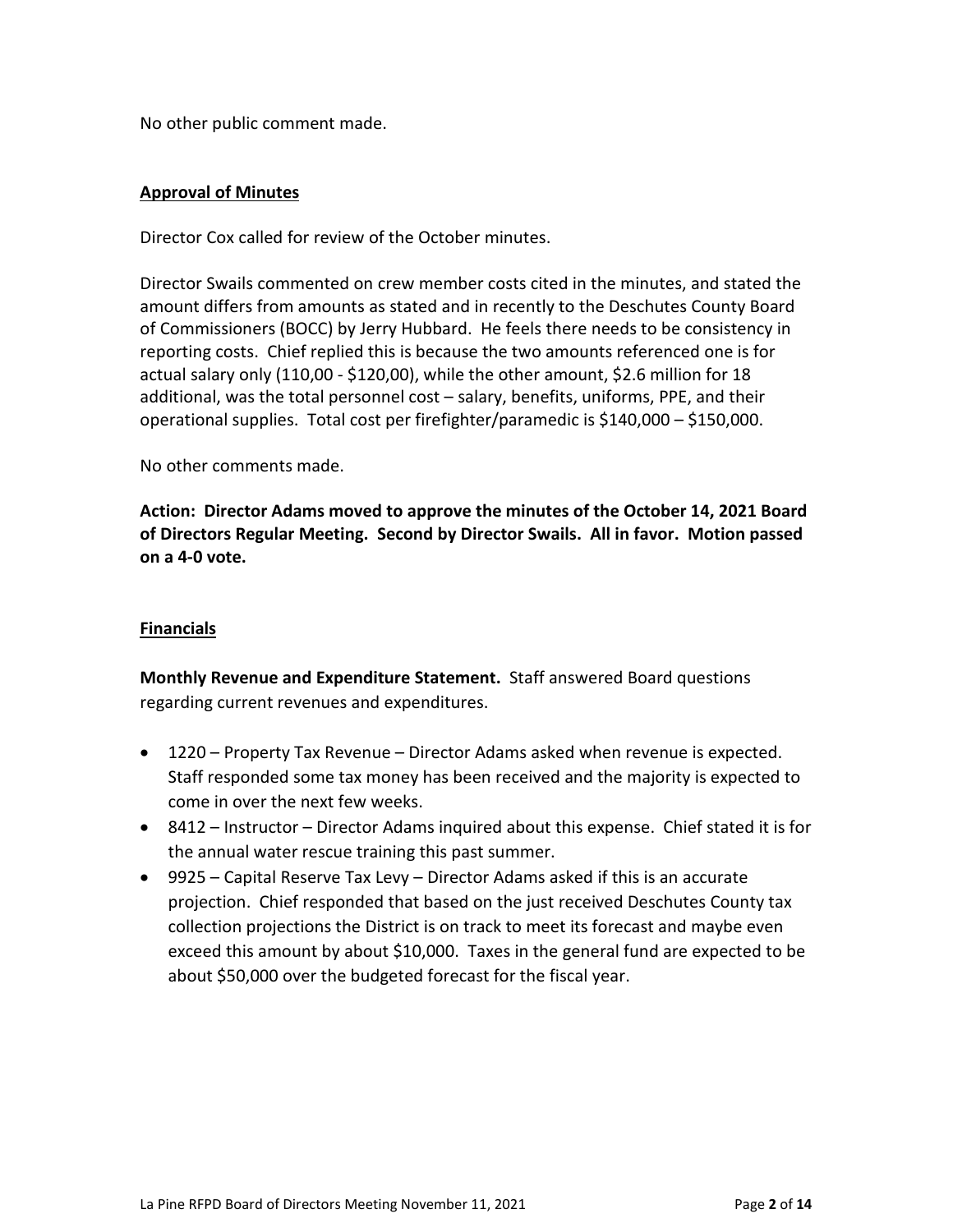## **Monthly Expenses by Vendor**

Reviewed.

• Director Adams inquired about the CLIA Certification expense. Chief Daugherty responded this is a required Federal Lab certification which allows paramedics to draw blood.

# **Monthly Expenses Paid**

**Action: Director Swails moved to approve monthly expenses presented from 10/15/21 – 11/11/21 in the amount of \$285,270.05. Second by Director Landles. All in favor. Motion passed on a 4-0 vote.**

# **Management Reports**

## **Monthly Alarm Report**

Director Landles noted there was only one reported brush fire and asked if this was due to debris burning being opened. Chief responded while he cannot speak to the details of the reported fire, it was likely an escaped burn, and was not a naturally caused fire. Director Adams commented that while other call types decreased in October, EMS calls continued to increase. Chief also commented that there are also many "gray area" type calls, and how an alarm is categorized often depends on how it was initially called in or how the report was written up.

# **Multiple Alarm & Building Permit/Valuation Report**

Director Cox noted multiple alarms have increased dramatically over this time last year. Last year to date saw 380 multiple alarms, compared with 482 this year – meaning 482 times the District did not have the resources it should have to respond – more than once per day. Director Adams commented on the 134% increase in building permits over last year. Chief responded that while there is light at the end of the tunnel, there is no one silver bullet to the current financial constraints on the District. There are many pieces to the solution and building permits "growth" are an important part of it. Infrastructure permits are beginning to be pulled for the new phase in Caldera Springs to include 350 new homes. However, building has not yet begun and the District receives no tax revenue until a piece of property is developed with a building. Interestingly, fire districts are the only taxing districts this restriction is placed on.

This taxation challenge has previously been brought before the State legislature. In 1950, when fire districts were allowed to become an independent government, there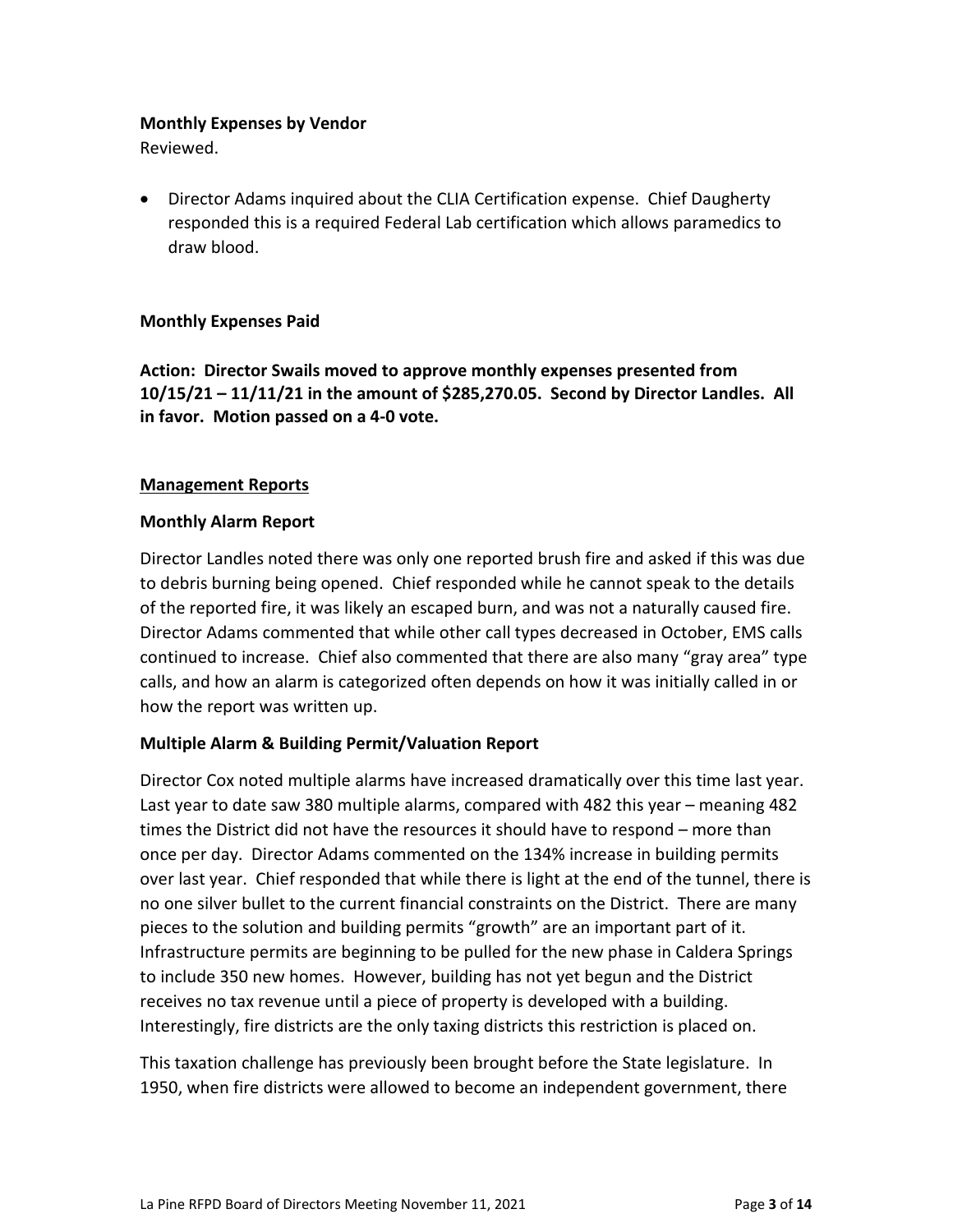was concern among the timber industry with fire districts being able to tax industry lands. The industry opposed taxing undeveloped land (forest) for community fire protections. The loophole is when forest land is subdivided into development lots, by law it is still forest land until a structure is built on it. The State Fire Chiefs went before the legislature about five years ago, with the District's Board being very active in the effort. It went through the reading process and was set for vote when the timber industry requested one additional year, stating after that time they would come to the table for discussions. That never happened and as a result the opportunity was missed. Additionally, other taxing districts such as counites, municipalities, libraries, school districts, etc. are all able to collect on all lands within their jurisdiction. This was not meant to hurt fire districts, but was an unintended consequence. Any vote to amend this would be a political vote to raise taxes on anyone who owns a vacant lot, making it very difficult to get support. The last calculation was that the District could see an additional \$250,000 per year – this was several years ago before many of the new developments.

# **Chief's Report**

- On October 14 crews responded to a stabbing. This prompted a question from Director Adams regarding safety measures in place for responders. Chief replied that when there is a known high-threat call, our crews stage until law enforcement arrives and clears the threat.
- There were eight Code 99's in October.
- Crews responded to a water rescue at Paulina Lake. By the time they arrived on scene the person had been brought to shore, the patient was hypothermic.
- Demand is still 50 percent over capacity on most days. This affects morale, an example being the previous night where crews started around 3 p.m. and ran continuously until 5 a.m.
- Engine 123 was brought back yesterday following major pump and electrical repairs. The rig is 23 years old, and the repair bill is \$10,000. The Breakdowns line budget looks to be far over expended this year. Winter tire changeover is done.
- New radios Chief reported they are working well, better than expected. There is still some programming to be done, and the changeover is expected to become permanent. The legacy system will remain intact. There are some challenges in a couple of big buildings. 911 reprogrammed the system to prioritize portable units rather than mobiles, which routes calls through the network, making it more sensitive. 911 has also budgeted a new repeater for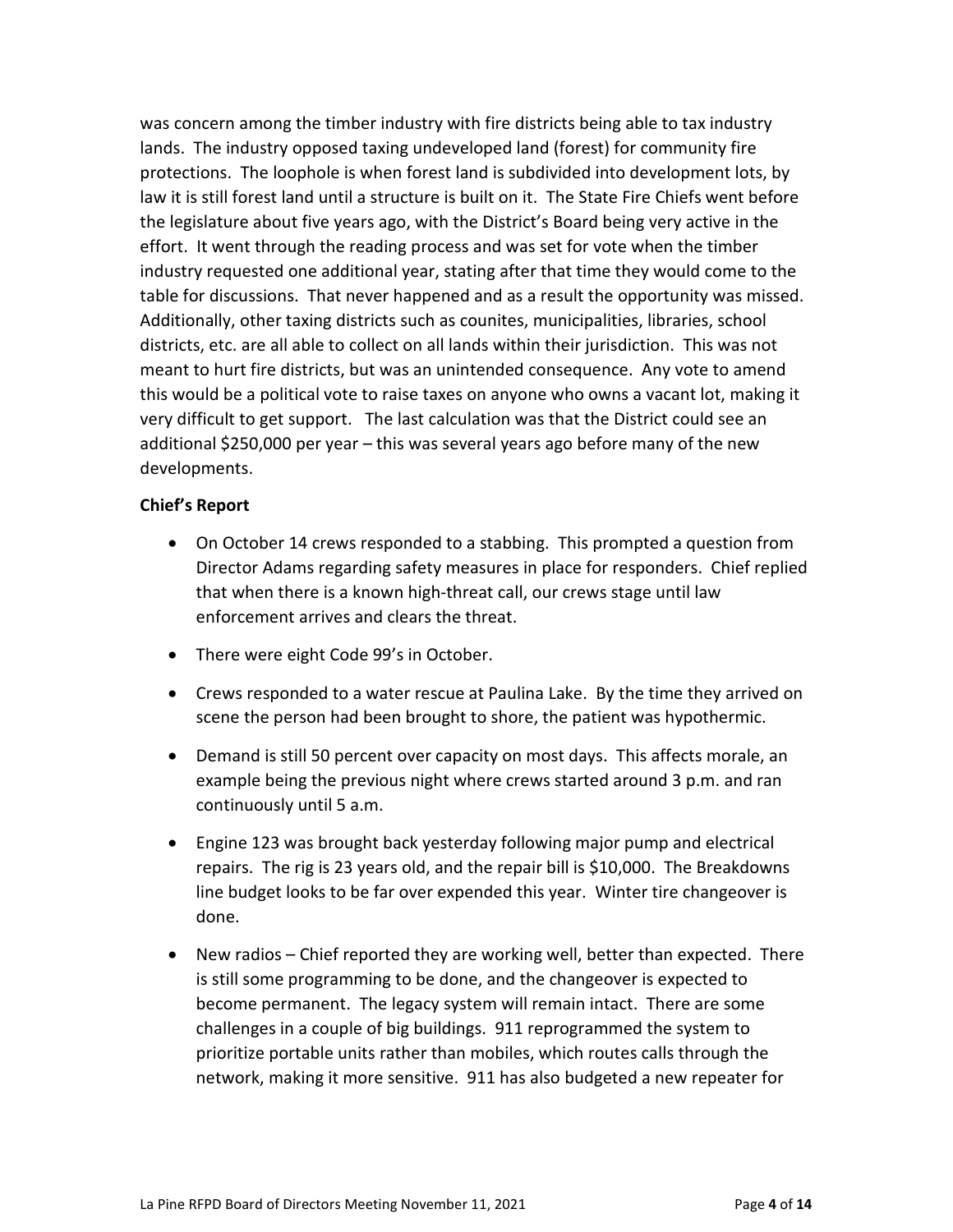Spring Butte which will further enhance the system. The dead spots were found in Sunriver Business Park and at Les Schwab. The digital signal is either on or off.

• Director Adams expressed her neighborhood's appreciation for the Chief's Firewise presentation. Chief stated there are several new neighborhoods working on Firewise certification and the District leads in the number of Firewise neighborhoods in the nation.

# **Correspondence/News**

- **A.** KTVZ Fire District Seeks PPP
- **B.** Wise Buys Board Meeting, End of Fire Season
- **C.** US Senate Merkley Announces Key Funding
- **D.** KTVZ Merkley: Appropriations Bill Includes Funds for C.O. Agencies

Director Landles expressed appreciation for the work Senator Merkley's office has done for the District. Chief responded this \$660,000 although has passed the House and Senate, and while very promising, it still needs the full budget appropriation. It is not yet a sure thing. He commended Jerry Hubbard's work on this amazing outcome. An important consideration for the funding, beside need, was that the District is responsible with taxpayer money and had a project plan with projects which are critically needed and "shovel ready".

Jerry reported on a wildfire budget allocation currently under consideration, which he will investigate. There is also a potential for state wildfire funding.

Discussion regarding CMS reimbursement rates and that the Senator's office was surprised at how low those rates are for the District. Chief briefed everyone on previous work done to address this. In 2010, board member Conrad Ruel and others worked on attempting to correct this "double whammy". First because the Social Security Reinvestment Act of 2003 redirected rural medical funding. Secondly because Deschutes County is considered a metro county by the federal government, District transports are reimbursed at the lower rate of an area with a hospital and urban transportation distances. Despite years of work to correct this, any change would take place countywide and the Social Security Administration would not reclassify this area. Should that classification change, the District could see up to a fifteen percent increase in reimbursement rates. The good news is the GEMT program has recognized this reimbursement shortfall and in the process of addressing some of the inequities.

# **Old Business**

**A.** Public Private Partnership (PPP) Transportation Resource Agreement – updates.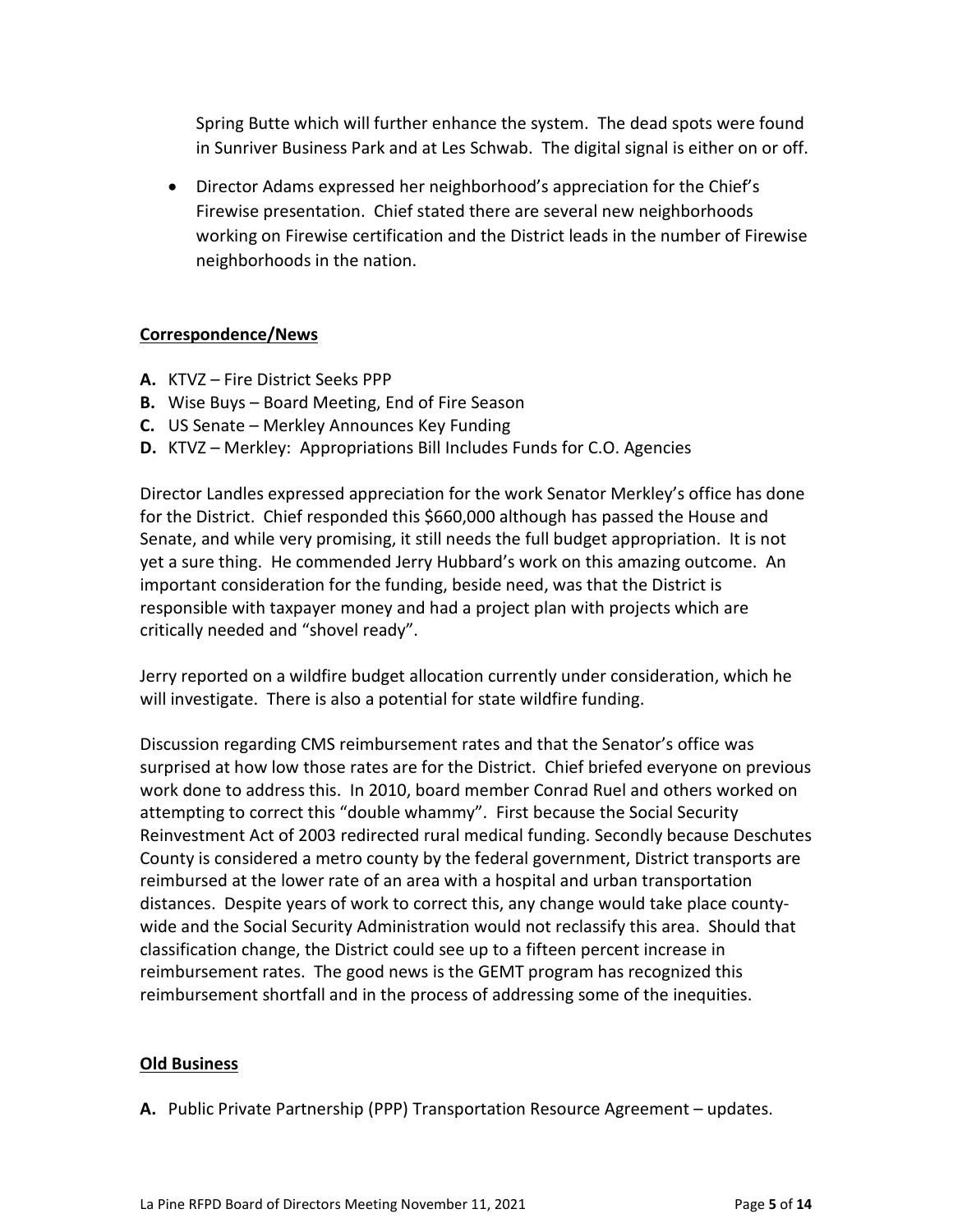Discussion regarding typographical errors and dates which still need to be corrected. Chief reported the biggest change since the Board approved the PPP last spring was that the medical facilities were concerned there would be a prejudice and as a result the Deschutes County Board of Commissioners (BOCC) directed all references to addresses be struck from the Agreement. This has been done and does not change the substance of the PPP – That is providing the possibility of additional 911 transportation resources for all calls. Other recent changes include the District agrees to assist Cascade Medical Transport (CMT) by providing two portable radios and two CAD devices. The big change is that the start date has been pushed out to February 1, 2022. When the PPP was not enacted earlier this year, CMT sent staff out to assist with wildfire responses and is now struggling with staffing shortages. As a result, they will not be able to staff a La Pine unit until at least February of next year. Operationally, it will take time to recover from staffing shortages which is a disappointment but a reality everywhere.

Director Adams reported to the medical facilities on her recent meeting with Dr. Absalon, CEO of St. Charles Health System. They met for the benefit of the medical facilities and to talk about ways the District and the medical facilities can better work together so transport calls are more appropriately dispatched. She requested that rather than a receptionist making the call to 911, that a provider phone dispatch whenever possible so that the most accurate information is relayed during dispatch. She stated this for the benefit of the facilities and asked Charla DeHate what the LCHC process is. Charla responded that normally a nurse makes the call to 911. Consensus was this change would be helpful. Chief added that 911 dispatchers are trained in emergency medical dispatching and to assign a response level per established national and medical protocol criteria, however they can only work with the information received from the caller. The District does not screen the calls; that is the responsibility of 911. Additionally, just because CMT may be dispatched on a call doesn't mean that the District does not respond.

Chief reported on events the previous evening where a stroke patient was stabilized by the captain on duty as the medic crews were on another call. About 23 minutes later, crews responded to a chest pain call from St. Charles Family Care in La Pine. As soon as that patient was prepared for transport, a call came in for a high-impact MVA at the intersection of Highway 97 and Burgess Road. Available in district was a student responding with a quick response unit, a captain and Chief Supkis. On scene, district staff waited thirty minutes for Sunriver to arrive after elevating the call due to the patient seizing after hitting the windshield. That's the danger the community is in. While staff did an excellent job caring for the patient, the system is fractured and we are going to fail. People are dying – and crews are responding to this type of emergency every day. That same evening shortly after the Highway 97 crash, there was another MVA on Burgess Road near Station 103 while traffic was being diverted from the first crash. That incident required a La Pine medic unit to respond Code 3 back from Bend. Not only were air ambulances grounded, there was another serious MVA in Terrebone requiring additional resources.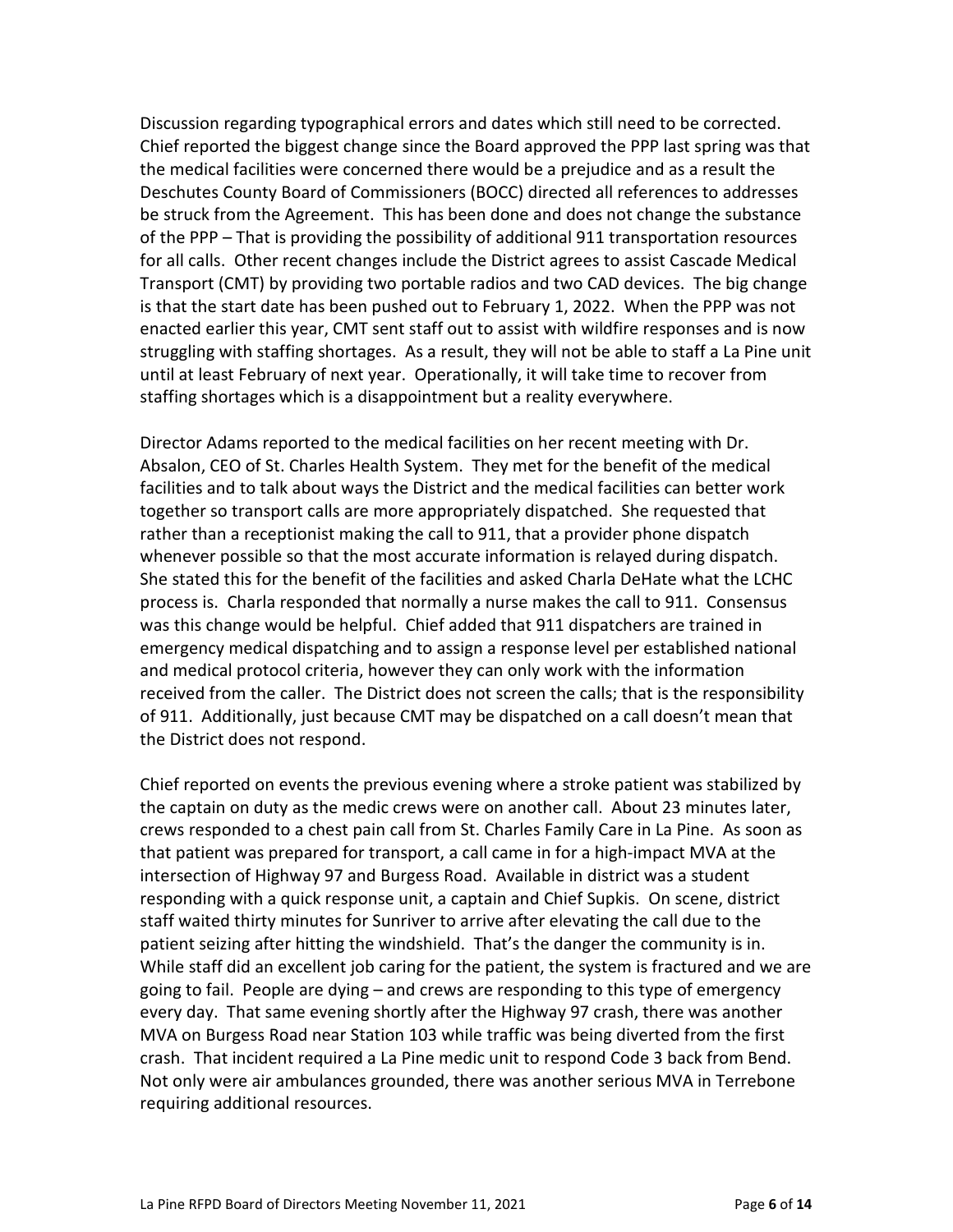Director Cox discussed air ambulance responses and how drastically their responses to calls for service have changed. Currently air ambulance medics are not even able to perform CPR.

Director Adams congratulated everyone on getting the PPP across the finish line. Chief commented we will work the six months to get it operational, which is going to be a challenge with limited qualified employees out there. The BOCC approval for the La Pine PPP runs for two years at which time it will be reviewed by the BOCC.

# **Action: Director Landles moved to accept the PPP between La Pine Rural Fire Protection District and CMT, with noted corrections, to go into effect on February 1, 2022. Second by Director Adams.**

| <b>Roll Call Vote:</b> |                |
|------------------------|----------------|
| Swails:                | <b>Approve</b> |
| Cox:                   | <b>Approve</b> |
| Landles:               | <b>Approve</b> |
| <b>Adams:</b>          | <b>Approve</b> |

# **B.** Fireworks

Chief Supkis reported on work to date on this important community issue. The restriction if approved would affect only personal use fireworks and would not affect public displays. A draft letter was presented to the Board for consideration; with Board approval this would be sent to City officials and County Commissioners. Chief reminded the Board that the State of Oregon, the State Fire Marshal's Office and local fire agencies cannot enact a ban on fireworks, rather any such action must be taken by city and county officials. There was a fireworks ban in place this past summer due to the high fire danger. As a result, calls and complaints were down 70% - 80% with no fires coming from fireworks. While some groups do use fireworks sales as fundraisers, there are other opportunities for those groups to raise money. Chief reminded everyone that this is a fire safety issue. In response to Director Swails' inquiry, Chief reported that Bend, Sisters and Sunriver have already enacted permanent bans on personal use fireworks. Redmond is the only city that has not, and the more rural communities of La Pine, Cloverdale, and Alfalfa have not yet put restrictions in place.

Director Adams noted a couple of corrections which need to be made to the draft letter and asked what is needed to move forward. Chief replied options available are to do nothing; or agree to submit the corrected letter and send the letter to the City, the County, or both. Discussion regarding whether this would be a full-time ban, or if it would be only during fire season. Chief replied the district is looking at this as a fire safety issue only. Director Landles stated he feels the letter should be sent to City and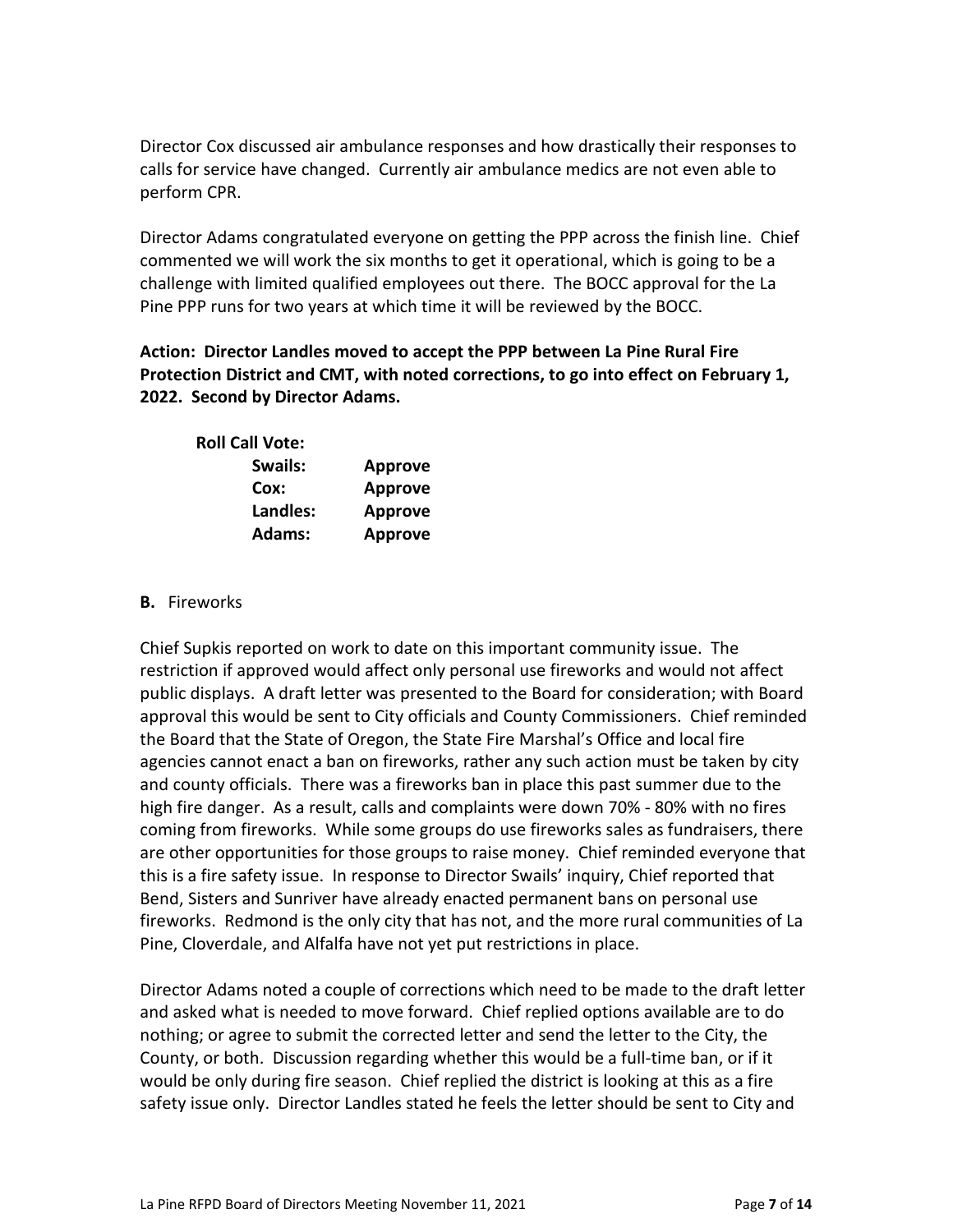County officials. Director Swails suggested waiting a month or so to make the request. Chief stated that is reasonable and we need to look at it long-term. Also, there are only two fireworks stands in the area last year.

Director Adams suggested the letter be revised and reviewed at the December meeting. All Board members agreed.

## **New Business**

None.

# **Appeals (Ordinance 2021-01)**

Packet 1

Director Adams restated her concerns with the Ordinance and that she will abstain from voting on the pending appeals.

**A.** A. St. Charles appeal to the Board – Invoice 120 – Call 01897

Director Cox confirmed the appeal packet information provided by St. Charles and District was reviewed by members of the Board and asked for any further questions. There were none.

#### **Action:**

| <b>Roll Call Vote:</b> |                |
|------------------------|----------------|
| Swails:                | Deny           |
| Cox:                   | Deny           |
| Landles:               | Deny           |
| Adams:                 | <b>Abstain</b> |

**B.** St. Charles appeal to the Board – Invoice 120 – Call 01918

Director Cox confirmed the appeal packet information provided by St. Charles and District was reviewed by members of the Board and asked for any further questions. There were none.

## **Action:**

| <b>Roll Call Vote:</b> |      |
|------------------------|------|
| Swails:                | Deny |
| Cox:                   | Deny |
| Landles:               | Deny |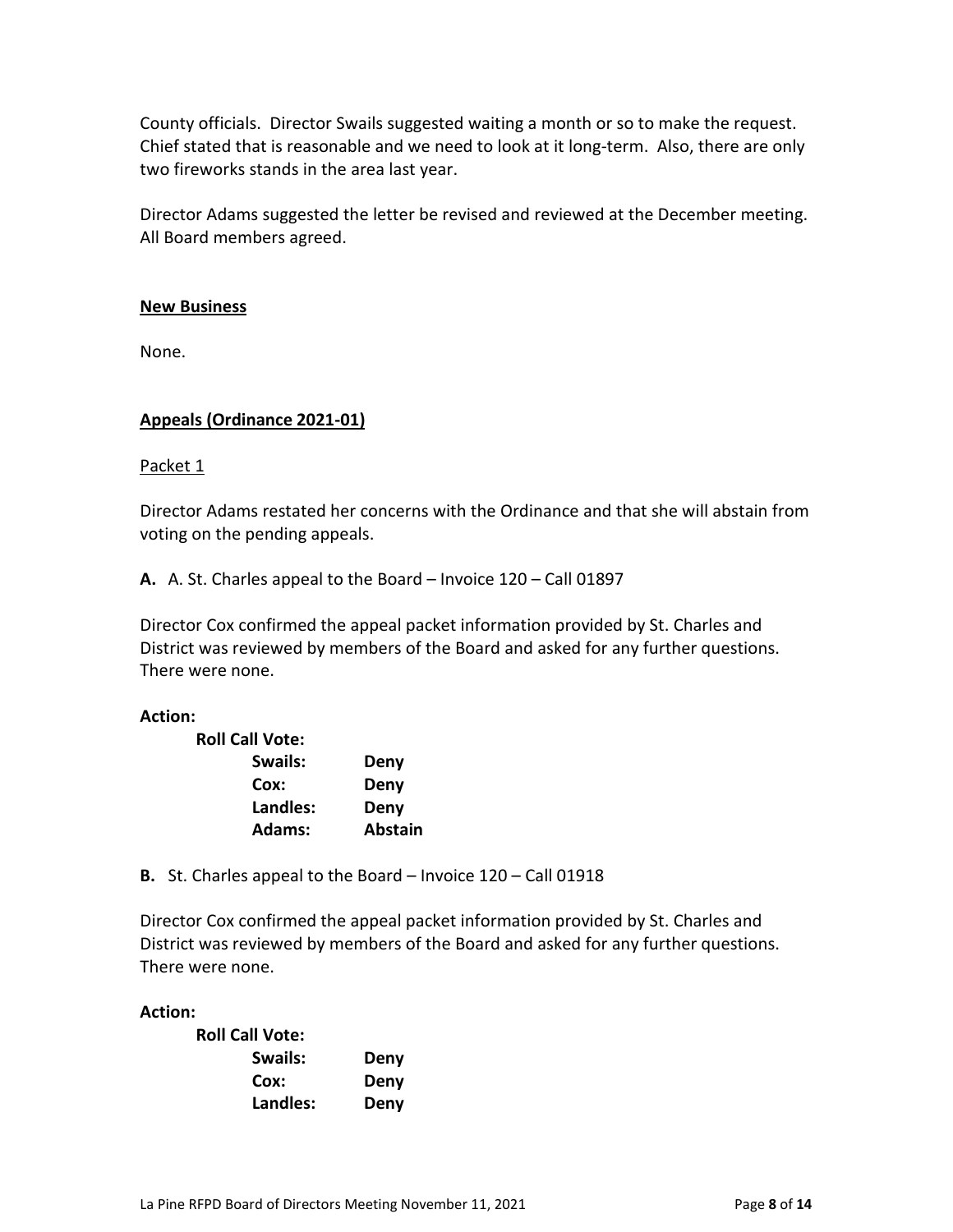**Adams: Abstain**

## **Appeal denied on a 3-0 vote.**

**C.** St. Charles appeal to the Board – Invoice 120 – Call 01927

Director Cox confirmed the appeal packet information provided by St. Charles and District was reviewed by members of the Board and asked for any further questions. There were none.

#### **Action:**

| <b>Roll Call Vote:</b> |                |
|------------------------|----------------|
| Swails:                | Deny           |
| Cox:                   | Deny           |
| Landles:               | Deny           |
| Adams:                 | <b>Abstain</b> |

## **Appeal denied on a 3-0 vote.**

**D.** St. Charles appeal to the Board Invoice 120 – Call 01932

Director Cox confirmed the appeal packet information provided by St. Charles and District was reviewed by members of the Board and asked for any further questions. There were none.

#### **Action:**

| <b>Roll Call Vote:</b> |                |
|------------------------|----------------|
| Swails:                | Deny           |
| Cox:                   | Deny           |
| Landles:               | Deny           |
| Adams:                 | <b>Abstain</b> |

**Appeal denied on a 3-0 vote.**

#### Packet 2

**E.** St. Charles appeal to the Board Invoice 121 – Call 01956

Director Cox confirmed the appeal packet information provided by St. Charles and District was reviewed by members of the Board and asked for any further questions. There were none.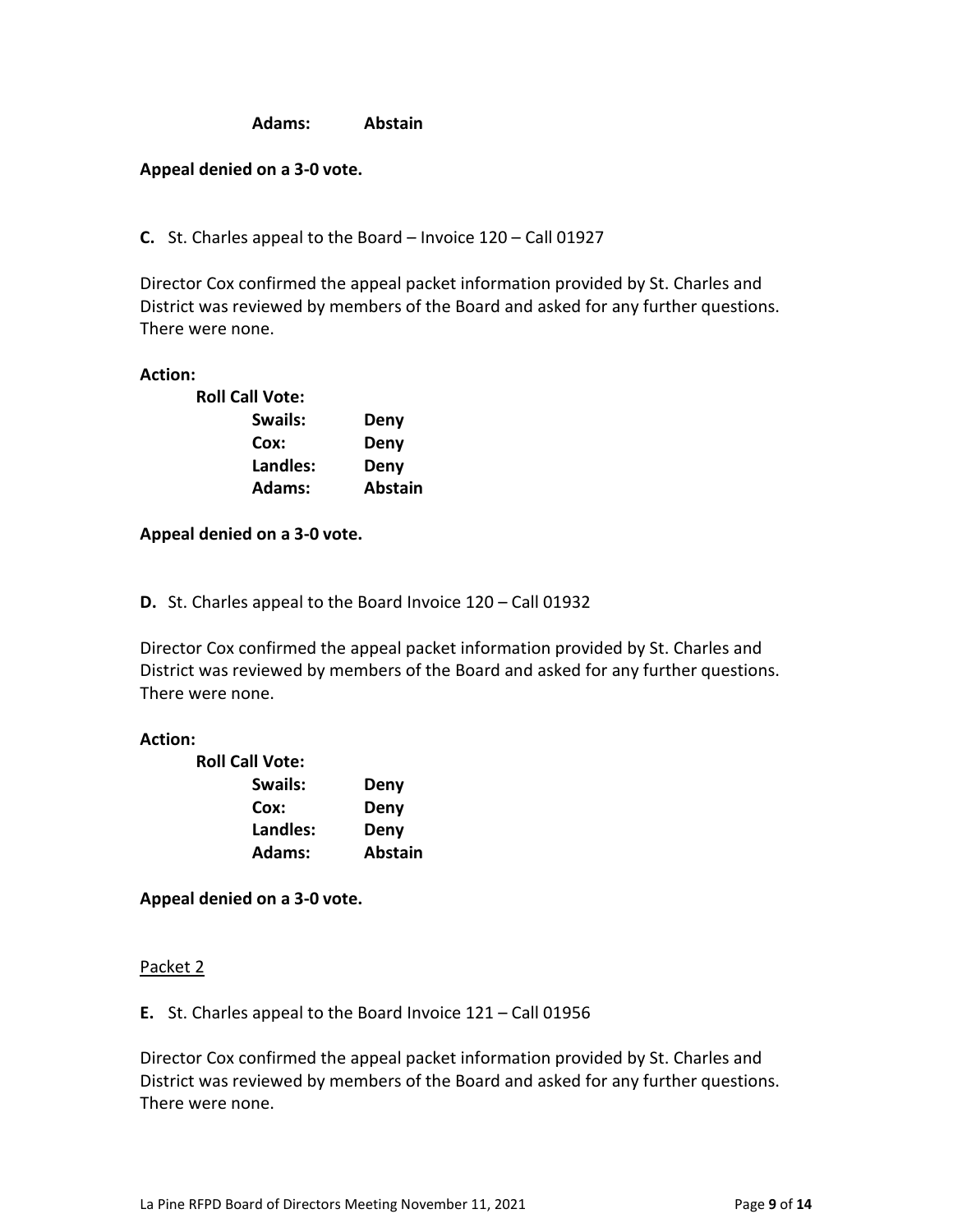## **Action:**

| <b>Roll Call Vote:</b> |                |
|------------------------|----------------|
| Swails:                | Deny           |
| Cox:                   | Deny           |
| Landles:               | Deny           |
| Adams:                 | <b>Abstain</b> |

**F.** St. Charles appeal to the Board – Invoice 121 – Call 02023

Director Cox confirmed the appeal packet information provided by St. Charles and District was reviewed by members of the Board and asked for any further questions. There were none.

## **Action:**

| <b>Roll Call Vote:</b> |                |
|------------------------|----------------|
| Swails:                | Deny           |
| Cox:                   | Deny           |
| Landles:               | Deny           |
| Adams:                 | <b>Abstain</b> |

**G.** St. Charles appeal to the Board – Invoice 121 – Call 02024

Director Cox confirmed the appeal packet information provided by St. Charles and District was reviewed by members of the Board and asked for any further questions. There were none.

#### **Action:**

| Deny           |
|----------------|
| Deny           |
| Deny           |
| <b>Abstain</b> |
|                |

**H.** St. Charles appeal to the Board Invoice 121 – Call 02026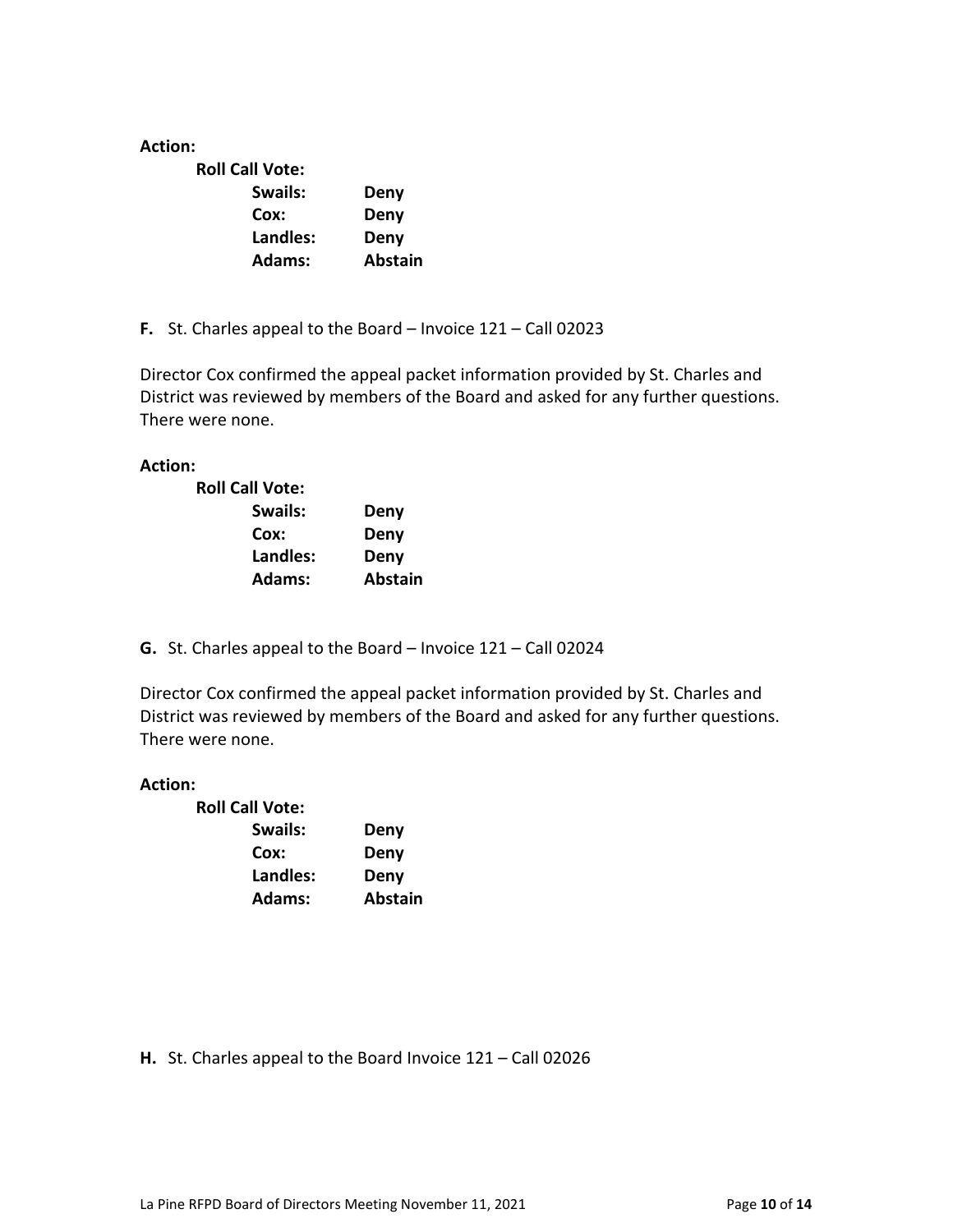Director Cox confirmed the appeal packet information provided by St. Charles and District was reviewed by members of the Board and asked for any further questions. There were none.

## **Action:**

| <b>Roll Call Vote:</b> |                |
|------------------------|----------------|
| Swails:                | Deny           |
| Cox:                   | Deny           |
| Landles:               | Deny           |
| Adams:                 | <b>Abstain</b> |

**Appeal denied on a 3-0 vote.**

## Packet 3

**I.** La Pine Community Health Center appeal to the Board Invoice 122 – Call 01939

Director Cox confirmed the appeal packet information provided by La Pine CHC and District was reviewed by members of the Board and asked for any further questions. There were none.

#### **Action:**

| <b>Roll Call Vote:</b> |                |  |
|------------------------|----------------|--|
| Swails:                | Deny           |  |
| Cox:                   | Deny           |  |
| Landles:               | Deny           |  |
| Adams:                 | <b>Abstain</b> |  |

# **Appeal denied on a 3-0 vote.**

#### Packet 4

**J.** La Pine Community Health Center appeal to the Board Invoice 124 – Call 02113

Director Cox confirmed the appeal packet information provided by La Pine CHC and District was reviewed by members of the Board and asked for any further questions. There were none.

#### **Action:**

**Roll Call Vote:**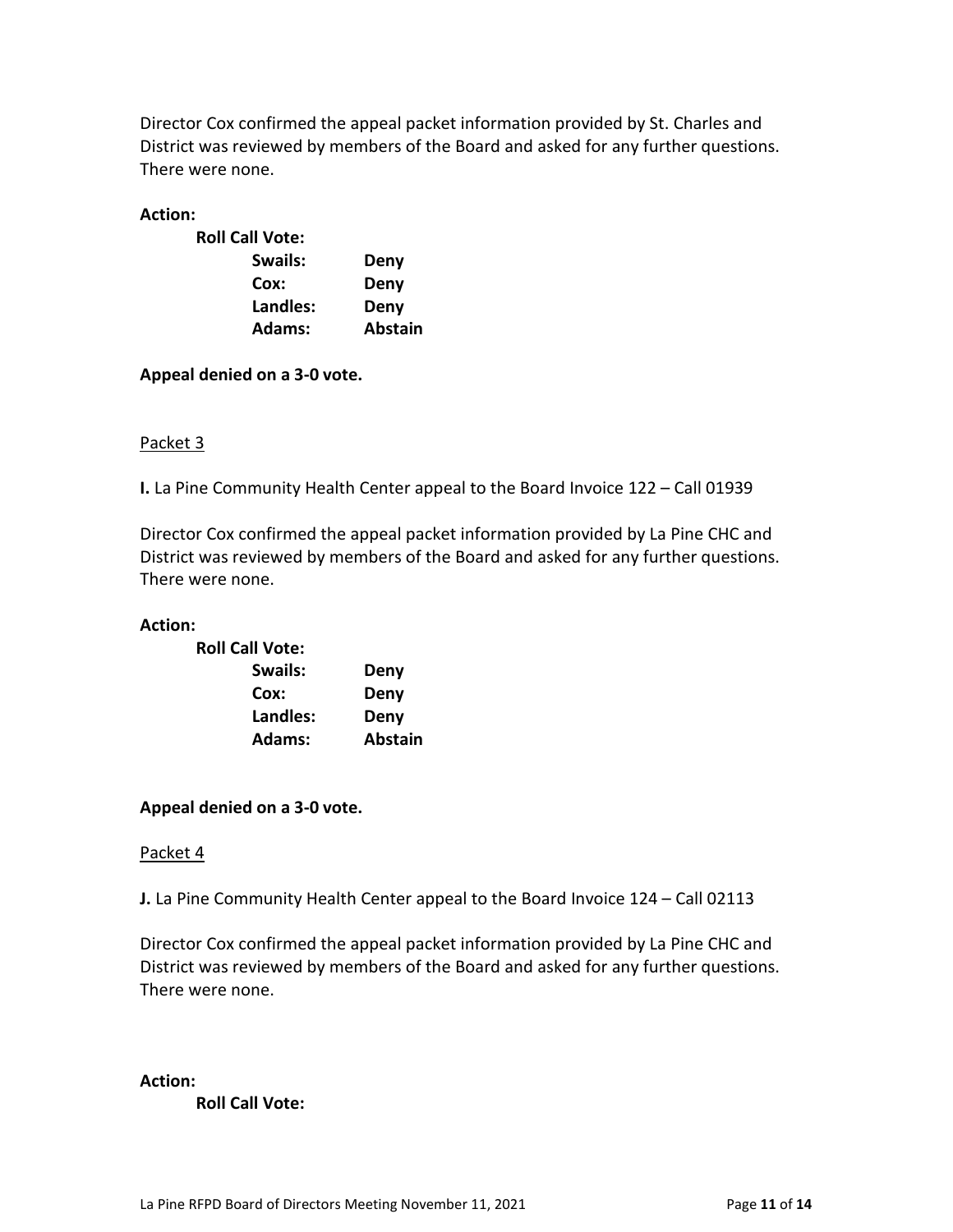| Swails:       | Deny           |
|---------------|----------------|
| Cox:          | Deny           |
| Landles:      | Deny           |
| <b>Adams:</b> | <b>Abstain</b> |

**K.** La Pine Community Health Center appeal to the Board Invoice 125 – Call 02134

Director Cox confirmed the appeal packet information provided by La Pine CHC and District was reviewed by members of the Board and asked for any further questions. There were none.

**Action:** 

| <b>Roll Call Vote:</b> |                |
|------------------------|----------------|
| Swails:                | Deny           |
| Cox:                   | Deny           |
| Landles:               | Deny           |
| Adams:                 | <b>Abstain</b> |

**L.** La Pine Community Health Center appeal to the Board – Invoice 126 – Call 02155

Director Cox confirmed the appeal packet information provided by La Pine CHC and District was reviewed by members of the Board and asked for any further questions. There were none.

# **Action:**

| <b>Roll Call Vote:</b> |                |  |
|------------------------|----------------|--|
| Swails:                | Deny           |  |
| Cox:                   | Deny           |  |
| Landles:               | Deny           |  |
| <b>Adams:</b>          | <b>Abstain</b> |  |

**M.** La Pine Community Health Center appeal to the Board – Invoice 127 – Call 02156

Director Cox confirmed the appeal packet information provided by La Pine CHC and District was reviewed by members of the Board and asked for any further questions. There were none.

**Action:** 

**Roll Call Vote: Swails: Deny**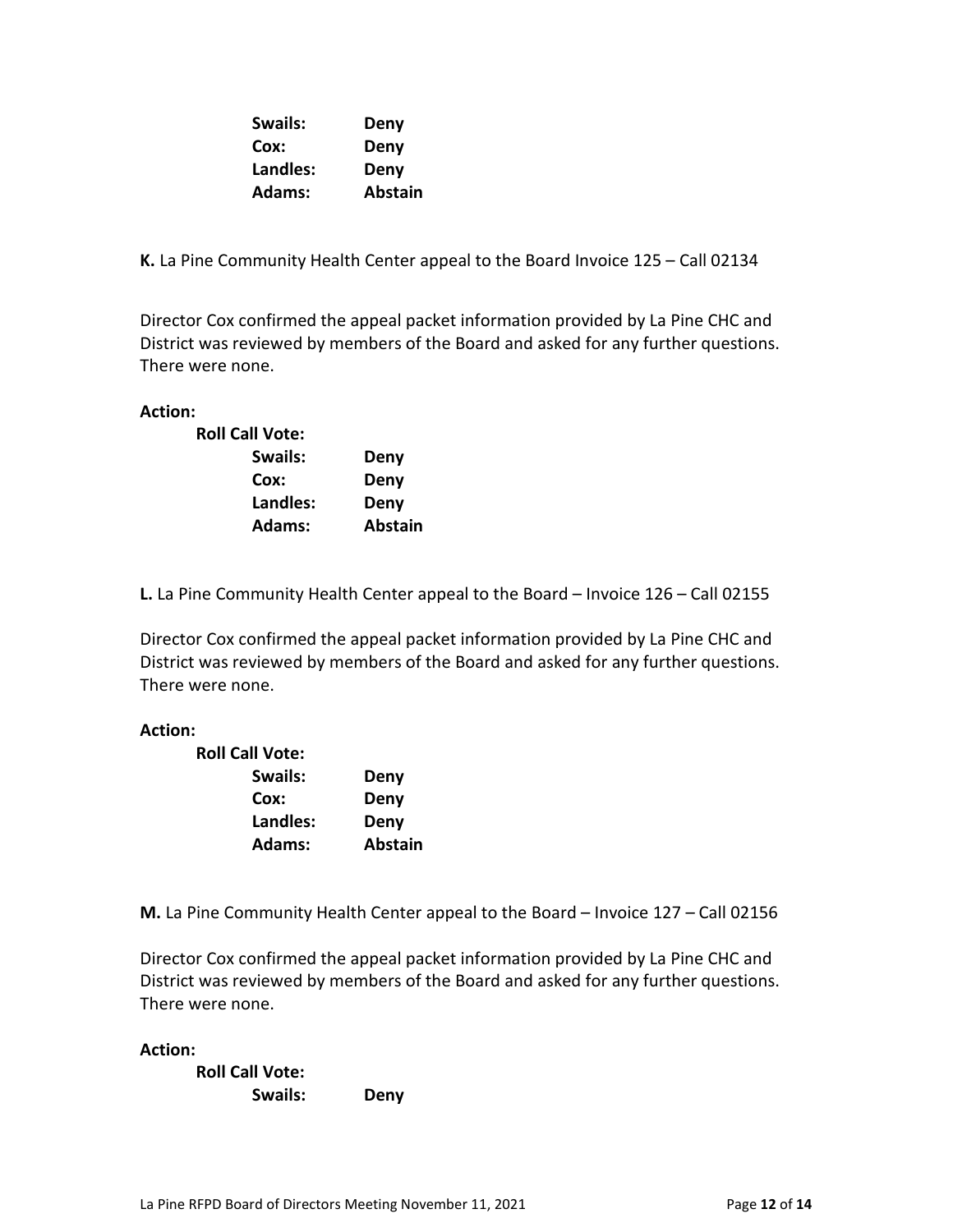| Cox:          | Deny           |
|---------------|----------------|
| Landles:      | Deny           |
| <b>Adams:</b> | <b>Abstain</b> |

## **Appeal denied on a 3-0 vote.**

Director Swails referenced the appeal letters from St. Charles and La Pine CHC stating they are claiming the ordinance number is not reflected on the District's invoices and asked if it should be changed. Chief responded he will check with counsel and follow their guidance.

## **Special Meetings and Workshops**

None.

## **Good of the Order**

Fall Facility and Equipment Inspections Report.

Chief briefed the Board on the results of the semi-annual inspections which took place on October 27. Crews did really well, the focus was on recently completed remodel areas. There is one pending county inspection at Station 102 following a signage change on the restroom.

Nothing major was found, only little things such as lights. Chief reminded everyone that all maintenance is done by the crews from cleaning carpets to winterizing vehicles, washing windows, checking gutters, etc. The District does not have a cleaning service – all work is done as part of regular duties. Student dorms were also checked. Carson started delivering winter fuel in October. District also uses diesel treatment as some vehicles do not get enough mileage to always refill with winter diesel, so fuel is treated with the additive which has been working well.

Chief thanked Jerry Hubbard for his work on grants.

Next Regular Meeting: December 9, 2021, 9:00 a.m.